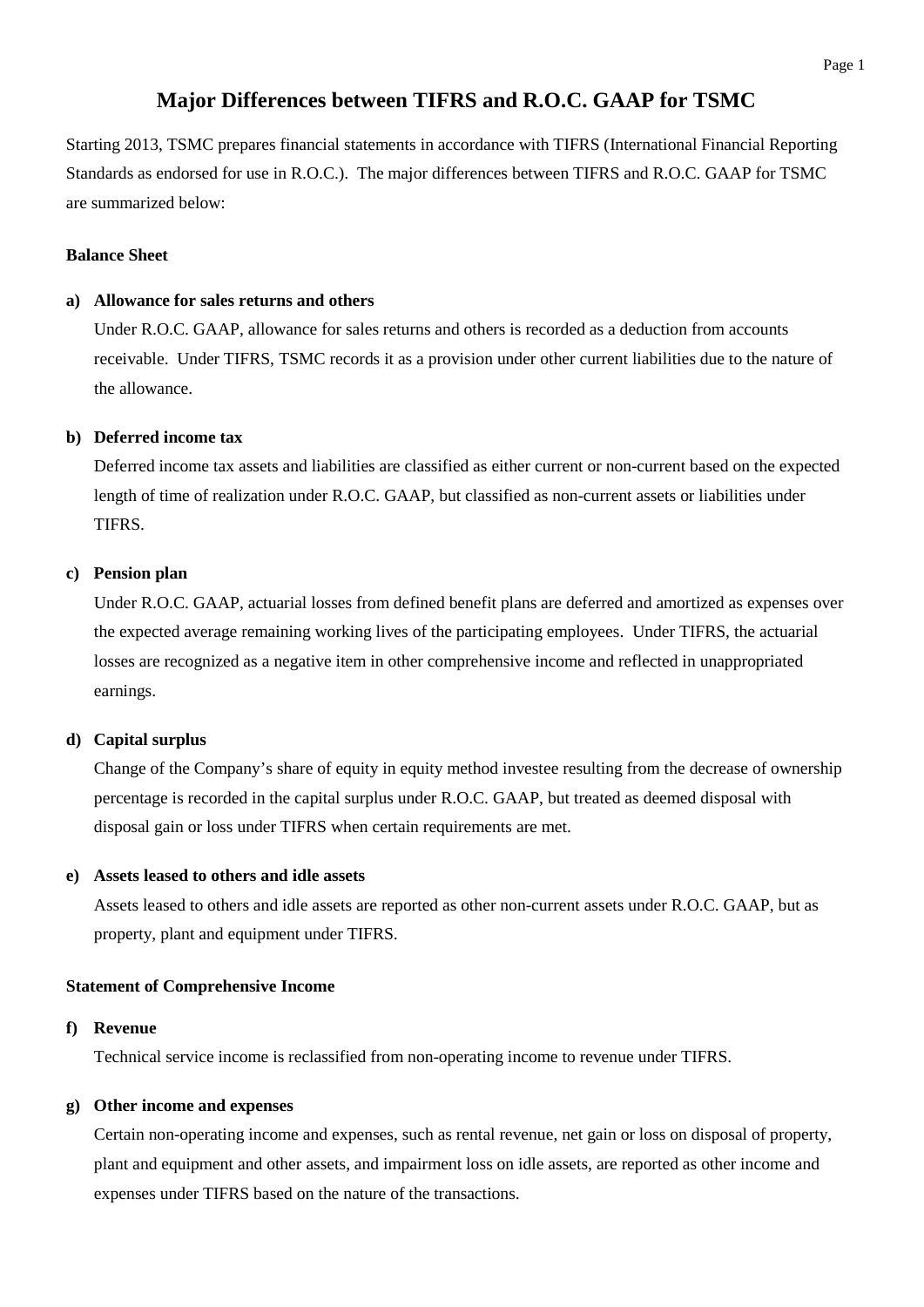#### **h) Other comprehensive income**

Under TIFRS, Income Statement is replaced by "Statement of Comprehensive Income". The key difference between the two is the addition of "Other Comprehensive Income", which is the change in equity resulting from transactions other than those with shareholders. For TSMC, the key items in other comprehensive income include: translation adjustment of foreign operations, net valuation gain on available-for-sale financial assets, share of other comprehensive income of equity method investee and actuarial losses from employee pension plan. Other comprehensive income is not included in the calculation of EPS.

### **Statement of Cash Flow**

# **i) Classification of interest received, dividend received and the interest paid**

Under R.O.C. GAAP, interest / dividend received and interest paid are categorized within operating activities. Under TIFRS, the Company reported interest / dividend received in investing activities, and interest paid in financing activities.

### **j) Income tax paid**

Under TIFRS, income tax paid is required to be disclosed separately within operating activities, therefore, the statement of cash flow will start with income before income tax instead of net income.

### **k) Foreign exchange gain and loss**

Under TIFRS, cash flow related to change in foreign exchange rate is reported in conjunction with the related assets or liabilities.

Based on aforementioned discussion, the differences between TSMC's 2012 financial statements under TIFRS and R.O.C. GAAP are illustrated in the following sections.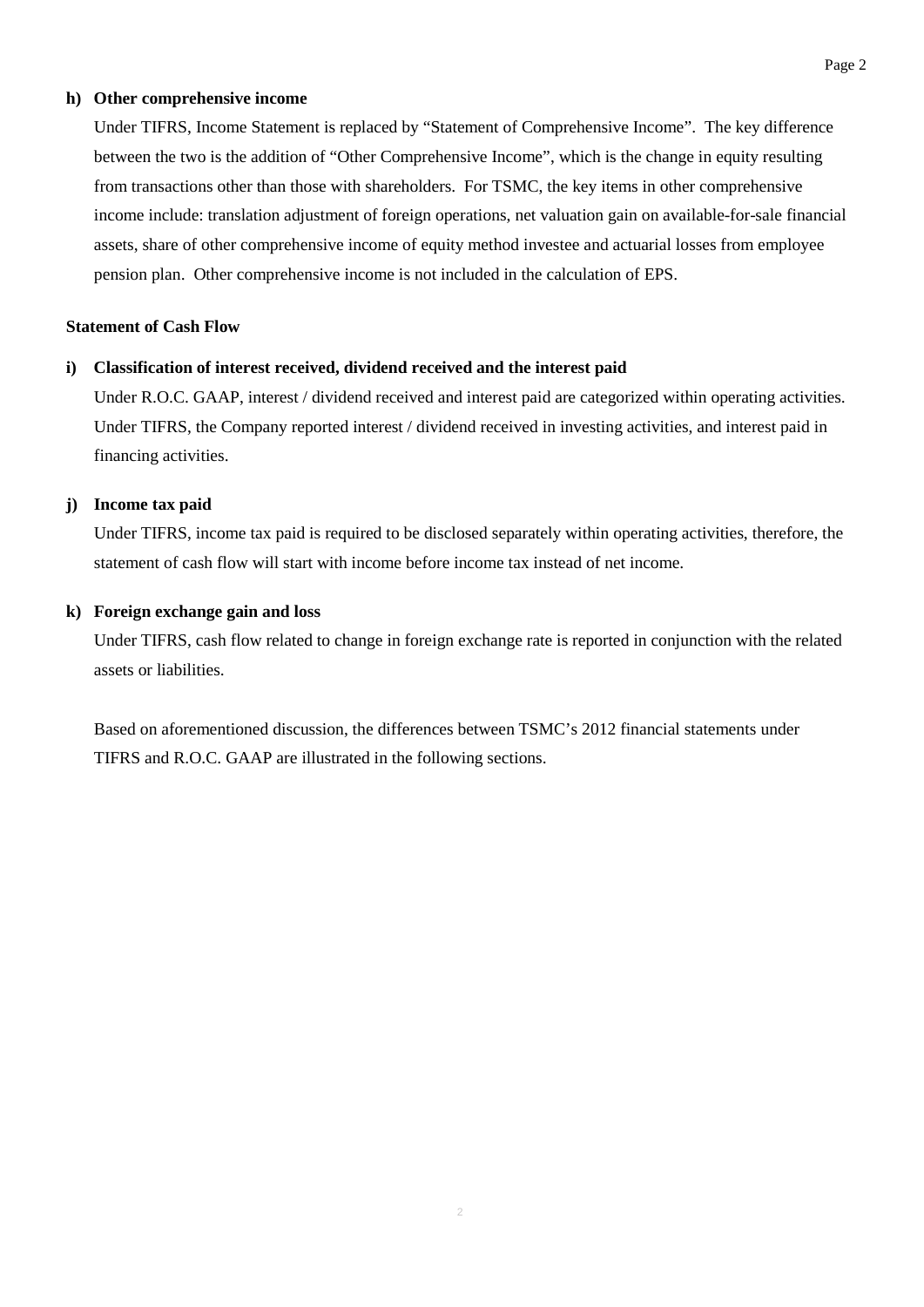# **I. Balance Sheet**

| (In NT billions)                                     | <b>TIFRS</b>  |        | <b>ROC GAAP</b> |        |                   |     |
|------------------------------------------------------|---------------|--------|-----------------|--------|-------------------|-----|
|                                                      | 2012          |        | 2012            |        | <b>Difference</b> |     |
| <b>ASSETS</b>                                        |               | Amount |                 | Amount | Amount            |     |
| <b>Current Assets</b>                                |               |        |                 |        |                   |     |
| Cash and Cash Equivalents                            | \$            | 143.41 | \$              | 143.41 |                   |     |
| Investments in Marketable Financial Instruments      |               | 7.51   |                 | 7.51   |                   |     |
| <b>Accounts Receivable</b>                           |               | 58.13  |                 | 52.09  | 6.04              | (1) |
| Inventories                                          |               | 37.83  |                 | 37.83  |                   |     |
| <b>Other Current Assets</b>                          |               | 3.45   |                 | 11.45  | (8.00)            | (2) |
| <b>Total Current Assets</b>                          |               | 250.33 |                 | 252.29 | (1.96)            |     |
| Non-current Assets                                   |               |        |                 |        |                   |     |
| Long-term Investments                                |               | 65.72  |                 | 65.79  | (0.07)            | (3) |
| Property, Plant and Equipment                        |               | 617.56 |                 | 617.53 | 0.03              | (4) |
| Intangible and Other Non-current Assets              |               | 27.75  |                 | 19.43  | 8.32              | (5) |
| <b>Total Non-current Assets</b>                      |               | 711.03 |                 | 702.75 | 8.28              |     |
| <b>Total Assets</b>                                  | $\frac{1}{2}$ | 961.36 | \$              | 955.04 | 6.32<br>\$        |     |
| LIABILITIES AND SHAREHOLDERS' EQUITY                 |               |        |                 |        |                   |     |
| <b>Current Liabilities</b>                           |               |        |                 |        |                   |     |
| Short-term Loans                                     | \$            | 34.72  | \$              | 34.72  |                   |     |
| <b>Accounts Payables</b>                             |               | 15.24  |                 | 15.24  |                   |     |
| Payables to Contractors and Equipment Suppliers      |               | 44.83  |                 | 44.83  |                   |     |
| Accrued Expenses and Other Current Liabilities       |               | 53.56  |                 | 47.52  | 6.04              | (1) |
| Current Portion of Bonds Payable and Long-term Debts |               | 0.13   |                 | 0.13   |                   |     |
| <b>Total Current Liabilities</b>                     |               | 148.48 |                 | 142.44 | 6.04              |     |
| Non-current Liabilities                              |               |        |                 |        |                   |     |
| <b>Bonds Payable</b>                                 |               | 80.00  |                 | 80.00  |                   |     |
| Other Non-current Liabilities                        |               | 9.79   |                 | 6.84   | 2.95              | (6) |
| <b>Total Non-current Liabilities</b>                 |               | 89.79  |                 | 86.84  | 2.95              |     |
| <b>Total Liabilities</b>                             |               | 238.27 |                 | 229.28 | 8.99              |     |
| Shareholders' Equity                                 |               |        |                 |        |                   |     |
| Capital Stock at Par Value                           |               | 259.25 |                 | 259.25 |                   |     |
| <b>Capital Surplus</b>                               |               | 55.68  |                 | 56.14  | (0.46)            | (7) |
| <b>Legal Capital Reserve</b>                         |               | 115.82 |                 | 115.82 |                   |     |
| <b>Special Capital Reserve</b>                       |               | 7.61   |                 | 7.61   |                   |     |
| <b>Unappropriated Earnings</b>                       |               | 284.99 |                 | 287.18 | (2.19)            | (8) |
| Others                                               |               | (2.79) |                 | (2.79) |                   |     |
| Equity Attributable to Shareholders of the Parent    |               | 720.56 |                 | 723.21 | (2.65)            |     |
| Noncontrolling Interests                             |               | 2.53   |                 | 2.55   | (0.02)            |     |
| <b>Total Shareholders' Equity</b>                    |               | 723.09 |                 | 725.76 | (2.67)            |     |
| Total Liabilities & Shareholders' Equity             | \$            | 961.36 | \$              | 955.04 | 6.32<br>\$        |     |
| <b>Key Indices</b>                                   |               |        |                 |        |                   |     |
| A/R Turnover Days                                    |               | 38     |                 | 34     | 4                 |     |
| Current Ratio (x)                                    |               | 1.7    |                 | 1.8    | (0.1)             |     |
| Net Working Capital                                  |               | 101.85 |                 | 109.85 | (8.00)            |     |
|                                                      |               |        |                 |        |                   |     |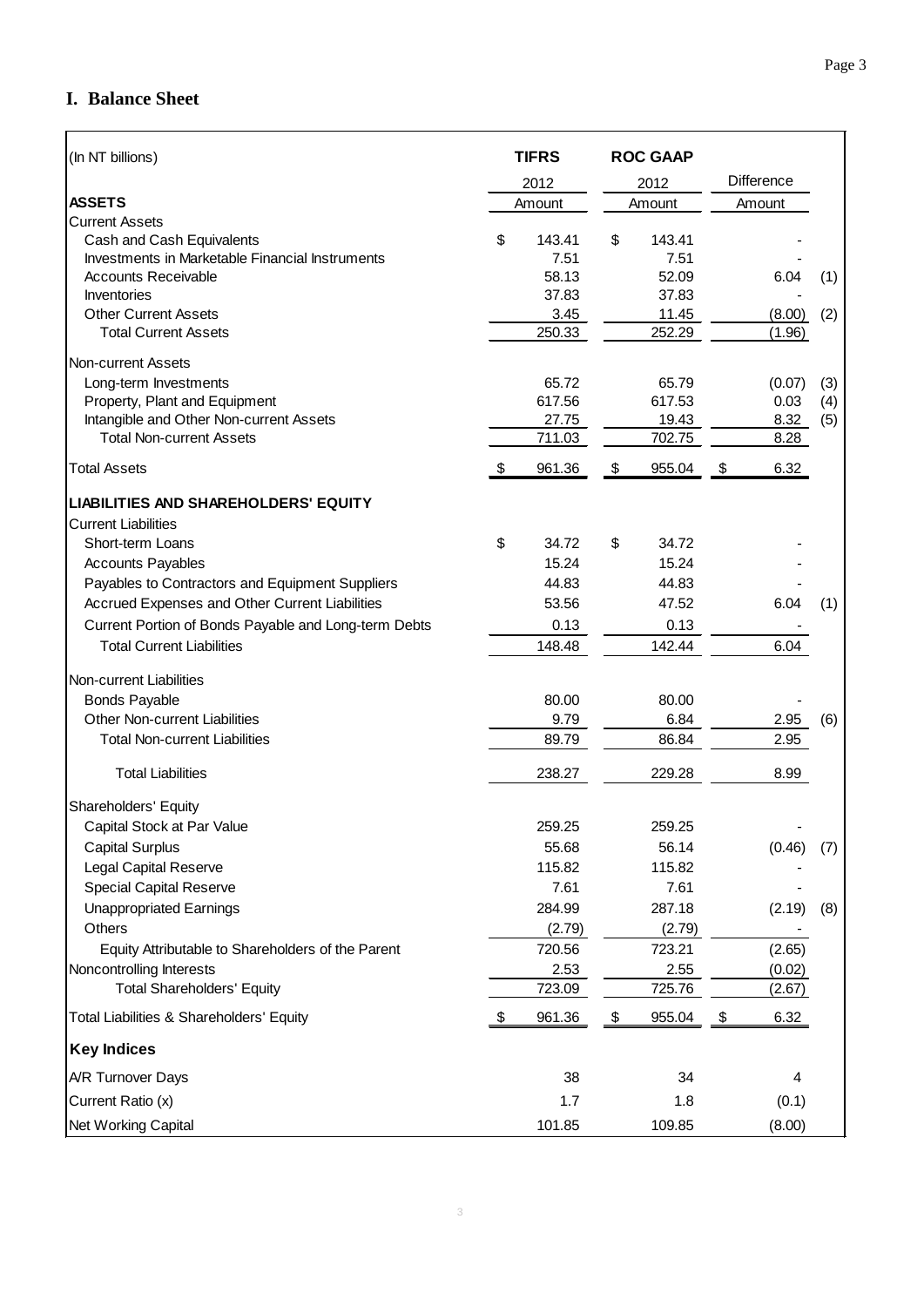- (1) Accounts receivable increased NT\$6.04 billion due to the reclassification of allowance for sales return and others from current assets to other current liabilities.
- (2) Other current assets decreased NT\$8.00 billion as deferred tax assets was reclassified as non-current assets.
- (3) Decrease in long-term investments reflected TIFRS adoption adjustments from equity method investees.
- (4) Assets leased to others and idle assets were reclassified from other non-current assets to property, plant and equipment.
- (5) Other non-current assets increased NT\$8.32 billion mainly due to the reclassification of deferred tax assets NT\$8.00 billion from current assets and recognition of deferred tax assets of NT\$0.35 billion related to actuarial losses of employee pension plan.
- (6) Recognition of actuarial losses of employee pension plan
- (7) The decrease reflected the reclassification from capital surplus to unappropriated earnings resulting from change in share of equity in equity method investees.
- (8) Mainly attributed to actuarial losses of employee pension plan (net of tax impact) of NT\$2.6 billion, partially offset by the reclassification from capital surplus.

As a result of aforementioned adjustments from TIFRS adoption, our 2012 days of receivable increased 4 days to 38 days, net working capital decreased to NT\$101.85 billion, and current ratio decreased to 1.7x.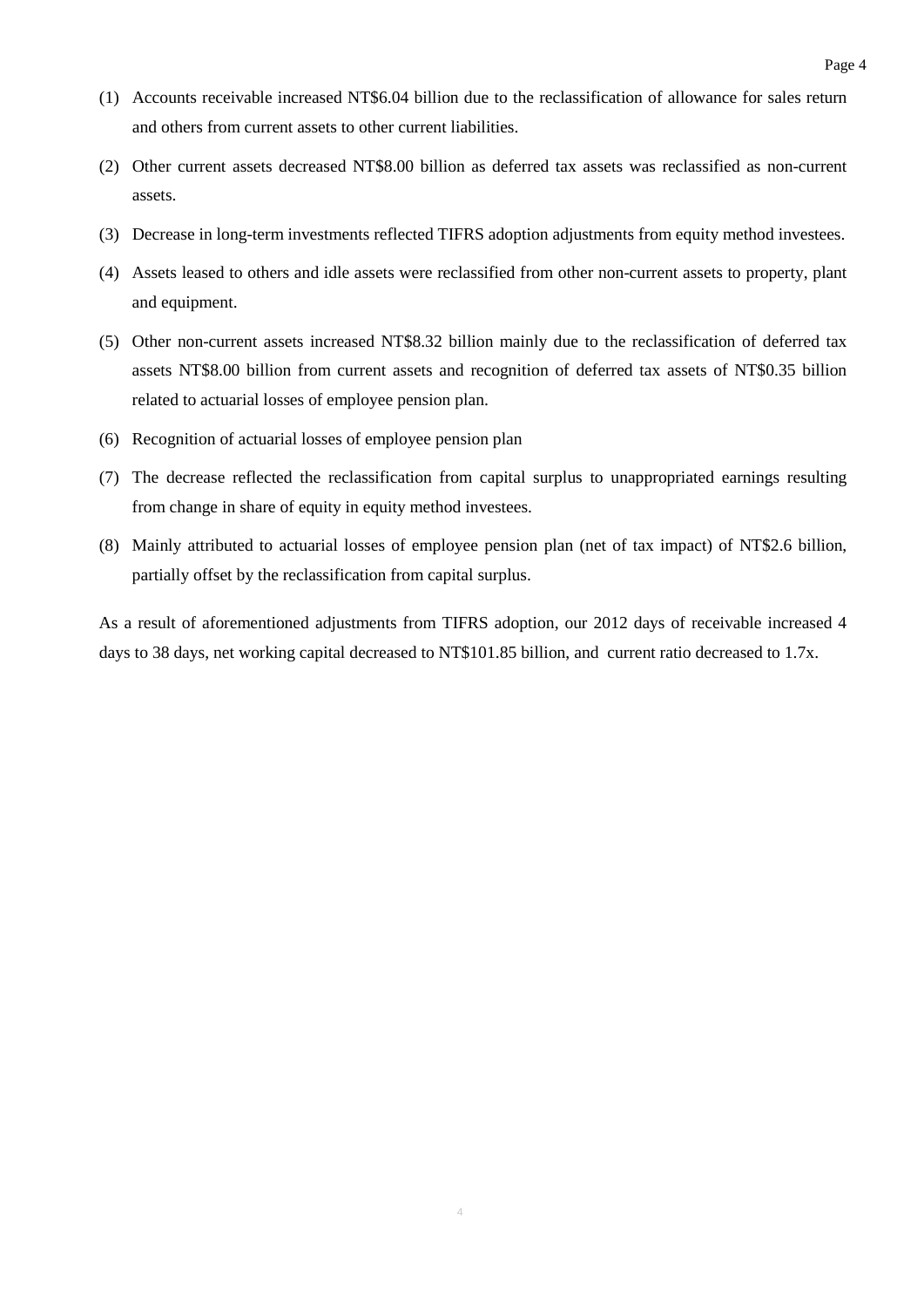# **II. Statement of Comprehensive Income**

|                                                  | <b>TIFRS</b> |          | <b>ROC GAAP</b> |          |                   |             |
|--------------------------------------------------|--------------|----------|-----------------|----------|-------------------|-------------|
| (In NT billions)                                 | 2012         |          | 2012            |          | <b>Difference</b> |             |
|                                                  | Amount       |          | Amount          |          | Amount            |             |
| <b>Net Revenue</b>                               | \$           | 506.75   | \$              | 506.25   | 0.50              | (1)         |
| Cost of Revenue                                  |              | (262.61) |                 | (262.65) | 0.04              | (2)         |
| <b>Gross Profit</b>                              |              | 244.14   |                 | 243.60   | 0.54              |             |
| <b>Operating Expenses</b>                        |              |          |                 |          |                   |             |
| Research and Development Expenses                |              | (40.38)  |                 | (40.40)  | 0.02              | (2)         |
| Sales, General and Administrative Expenses       |              | (22.13)  |                 | (22.14)  | 0.01              | (2)         |
| <b>Total Operating Expenses</b>                  |              | (62.51)  |                 | (62.54)  | 0.03              |             |
| Other Income and Expenses                        |              | (0.45)   |                 |          | (0.45)            | (3)         |
| Income from Operations                           |              | 181.18   |                 | 181.06   | 0.12              |             |
| Non-operating Income and Expenses                |              |          |                 |          |                   |             |
| Share of Profits of Associates and Joint Venture |              | 2.07     |                 | 2.03     | 0.04              | (4)         |
| Other Gains and Losses                           |              | (1.58)   |                 | (1.53)   | (0.05)            | $(1)$ $(3)$ |
| Total Non-operating Income and Expenses          |              | 0.49     |                 | 0.50     | (0.01)            |             |
| Income before Income Tax                         |              | 181.67   |                 | 181.56   | 0.11              |             |
| Income Tax Expenses                              |              | (15.55)  |                 | (15.60)  | 0.05              | (5)         |
| Net Income                                       |              | 166.12   |                 | 165.96   | 0.16              |             |
| Other Comprehensive Income                       |              | 4.26     |                 |          | 4.26              | (6)         |
| Comprehensive Income                             | \$           | 170.38   | \$              | 165.96   | 4.42              |             |
| Net Income (Losses) Attributable to:             |              |          |                 |          |                   |             |
| Shareholders of the Parent                       | \$           | 166.32   | \$              | 166.16   | 0.16              |             |
| Noncontrolling interests                         |              | (0.20)   |                 | (0.20)   |                   |             |
|                                                  | \$           | 166.12   | \$              | 165.96   | 0.16              |             |

(1) Net revenue increased NT\$0.50 billion due to the inclusion of technical service income.

(2) Under TIFRS, actuarial losses from employee pension plan are no longer amortized as cost / expense.

(3) Mainly due to the reclassification of loss on impairment of idle assets from non-operating income and expenses.

- (4) The increase reflected TIFRS adoption adjustment from equity method investees.
- (5) The decrease reflected the adjustment to income tax expenses resulting from TIFRS adoption.
- (6) Other comprehensive income is mainly comprised of net valuation gain on available-for-sale financial assets of NT\$9.53 billion, partially offset by translation adjustments of foreign operations of NT\$4.32 billion, actuarial losses from employee pension plan of NT\$0.68 billion and adjustments of deferred tax assets related to other comprehensive income items of NT\$0.33 billion.